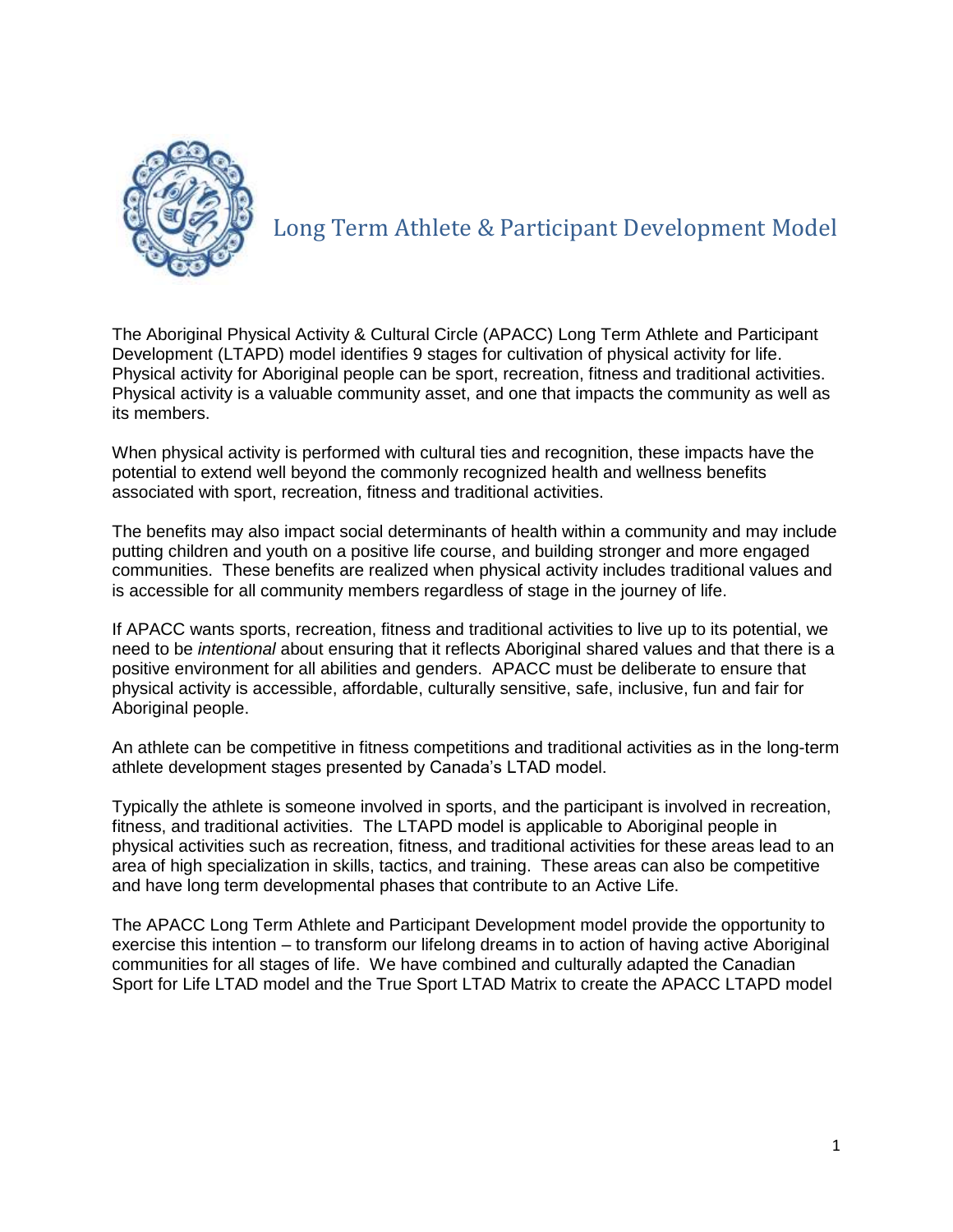# Long Term Athlete & Participant Development Model Stages

APACC has developed the Long Term Athlete and Participant Development Model with 9 stages that include: 6 Age Stages, 2 Stages reflecting people with a disability, and 1 Stage for retiring athletes:

- 1. **Awareness Stage** Any age for a person with a disablement
- 2. **First Contact Stage** Any Age for person with disability to ensure positive introduction
- 3. **Active Start Stage** Girls 0 to 6 years old, and Boys 0 to 6 years old
- 4. **Fundamental Stage**  Girls 6 to 8 years old, and Boys 6 to 9 years old
- 5. **Learning to Train Stage** Girls 8 to 11 years old, and Boys 9 to 12 years old
- 6. **Training to Train Stage**  Girls 11 to 15 years old, and Boys 12 to 16 years old
- 7. **Training to Compete Stage**  Girls 16 to 23 years old, and Boys 15 to 21 years old
- 8. **Deceleration Stage** After competing ensuring preparation for detraining
- 9. **Active for Life Stage** Start at any age

The Active for Life stage of LTAPD model is the final destination for every person. In this stage, athletes and participants enjoy lifelong participation in a variety of competitive and recreational opportunities in sport and physical activity. A cultural and family support needs to be included in all stages.

Also, as noted APACC is including the following Canada Sport for Life Awareness and First Contact Stages (2011) with a few adaptations:

#### Awareness Stage

This stage is included to cultivate physical activity for life for Aboriginal people with a disablement. The Awareness stage informs the general public and prospective Aboriginal athletes or participants with disabilities of the available opportunities. Sport, recreation, or fitness organizations or places where people gather to practice traditional activities need to make their offerings and resources known for Aboriginal people with disabilities and their families.

The Awareness Stage occurs at the stage the disability is acquired. Those who acquire a disability at any of the following stages generally experience great change and transition. Some of their previous physical activities may no longer be as they were. These individuals or their families may not be aware of the many sporting or physical activities that are available to them.

Awareness plans and effective communication can help to ease this transition and foster awareness among communities, families, and people who work with Aboriginal persons with disabilities, impairments, or handicaps. It is important to note that disabilities includes psychological impairments such as post-traumatic stress disorders or intergenerational trauma connected to residential school traumas.

### First Contact Stage

The First Contact stage ensures Aboriginal persons with a disabilities have a positive first experience with an activity and remain engaged. Organizations need to train coaches and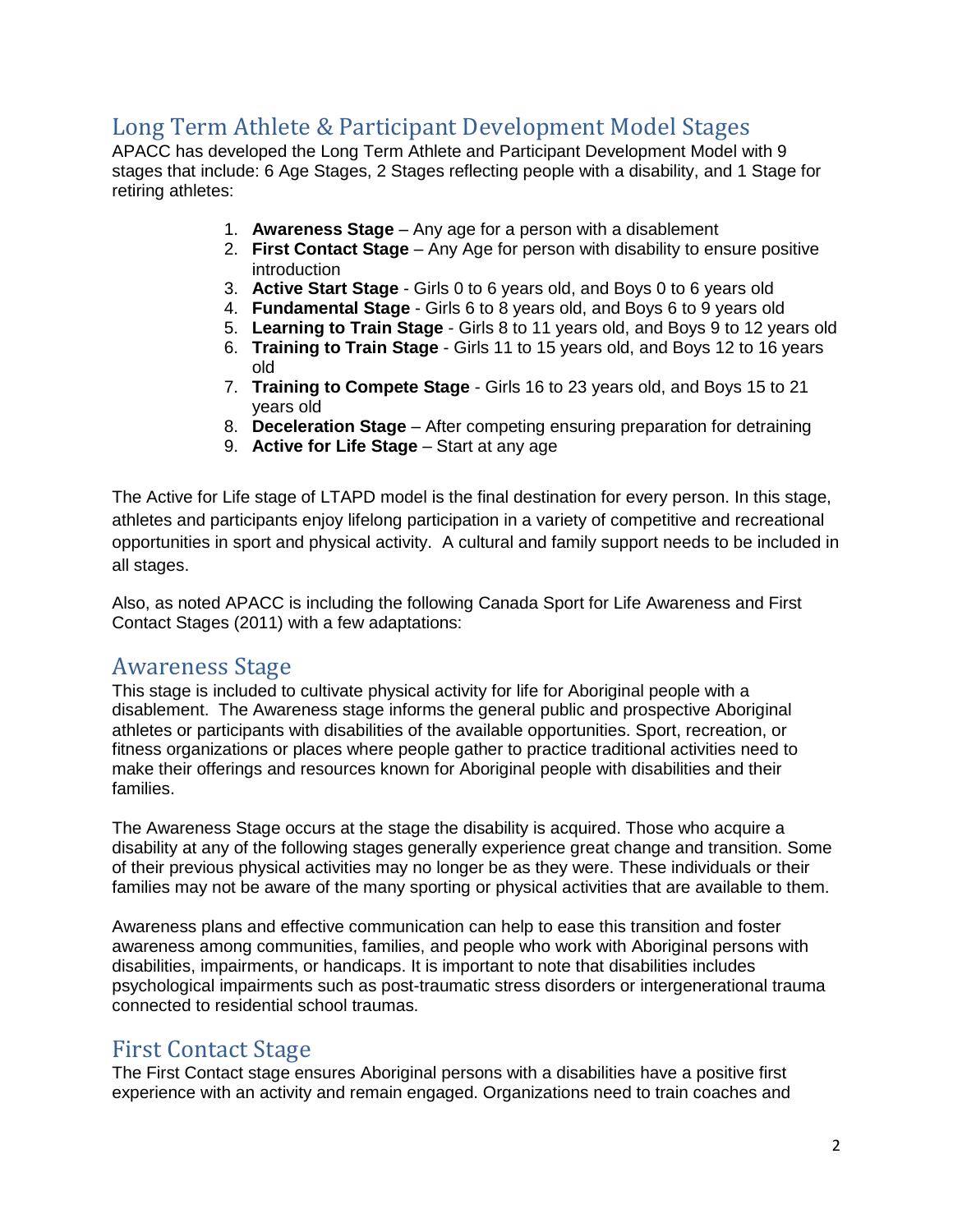develop programs that provide suitable orientation for prospective Aboriginal athletes or participants with disabilities to feel confident, comfortable, and culturally safe in their surroundings.

If you acquire a disability you may go from training to compete back to the Awareness Stage and First Contact Stage, for example, Paralympics Sport context.

# Active Start Stage - Girls 0 to 6 years old, and Boys 0 to 6 years old

Children should participate in interesting cultural activities and traditional games that develop basic movement skills in a fun atmosphere.

Create participation opportunities for children in sports, recreation, fitness and traditional activities to explore. Create opportunities and encourage children to be active daily for a minimum of 60 minutes.

Encourage parents to be involved and to also lead activities. Enhance emotional development and build social skills.

Ensure your program is open and accessible to everyone. Embrace diversity in children and their interests. Provide caring and knowledgeable community youth and adults as role models and program leaders.

Share team or program responsibilities among all families (e.g., bringing snacks, cocoaching/leading, setting up or taking down equipment).

Teach fundamental movements through play, traditional games or movement to music.

### Fundamentals Stage - Girls 6 to 8 years old, and Boys 6 to 9 years old

Cultural activities and traditional games need to be included as a physical activity to develop cultural awareness, pride and confidence.

During the fundamentals stage, children should develop movement skills, including the ABCs of Agility, Balance, Coordination and Speed. Early elementary school age children need to participate in a variety of well-structured activities that develop basic skills. However, activities and programs need to maintain a focus on fun, and formal competition should only be minimally introduced.

Children should participate in a fun and challenging physical activity or multi-sport setting to explore interests throughout the seasons. Activities and programs need to maintain a focus on fun, and formal competition should only be minimally introduced to avoid the danger of burnout through premature specialization.

Pair up athletes and participants with others of varying skills sets to create opportunities to learn from each other and/or to learn new skills. Ensure that athletes have the opportunity to try various positions, techniques or skills. Create ways to welcome new participants and families to the program or team.

Introduce simple rules and fair play. Introduce sportspersonship, teamwork and cooperation. Develop observation and communication skills

Ensure everyone participates equally at play, practice and competition. Appreciate that not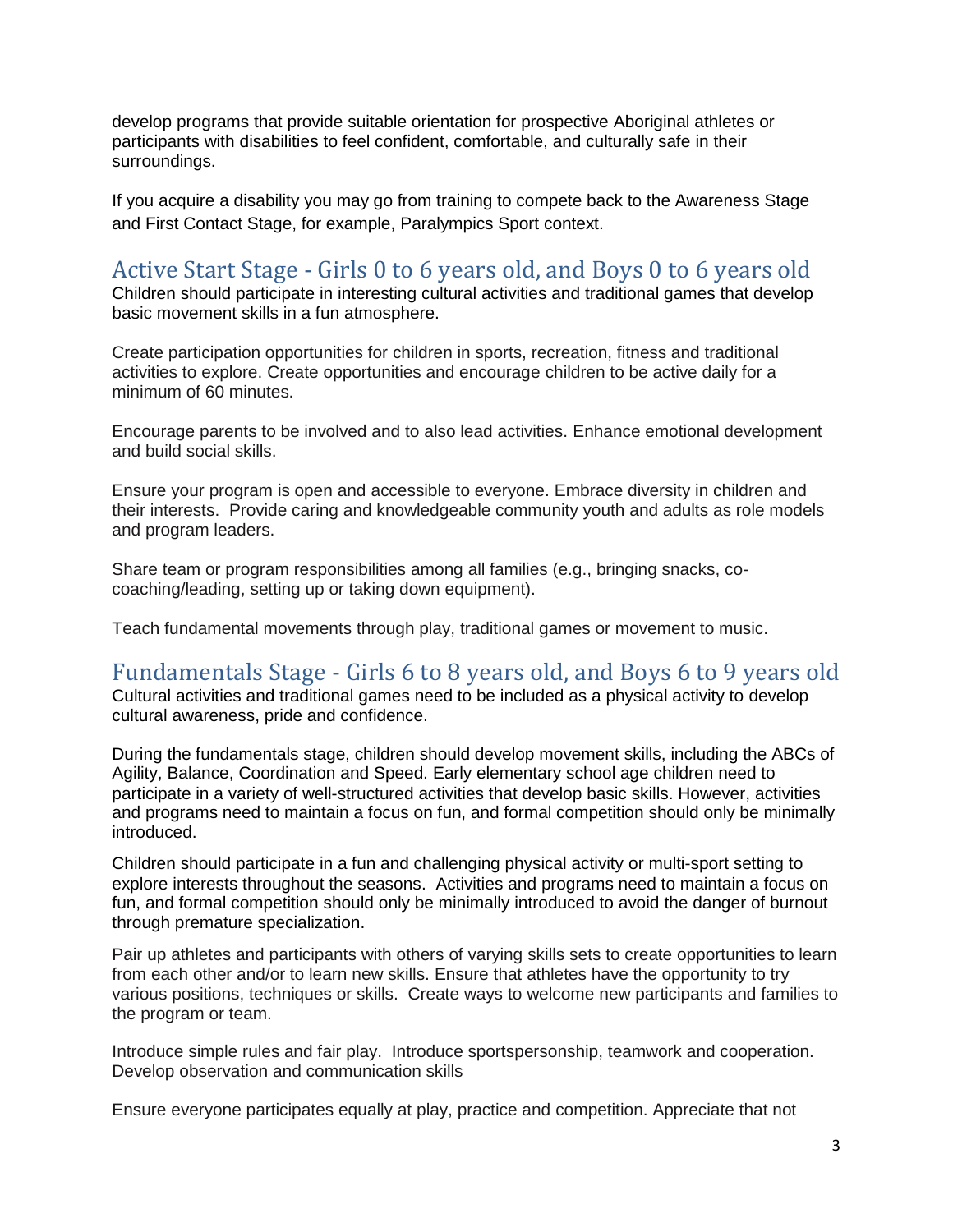everyone learns the same way or at the same pace.

Ensure that athletes and participants understand the importance of respecting their surroundings such as facilities, fields, and trails.

# Learning to Train Stage - Girls 8 to 11 years old, and Boys 9 to 12 years old

During the Learn to Train stage, children should be converting their fundamental movement skills into fundamental skills. This stage is "The Golden Age of Learning" for specific sport or motor skills.

A greater amount of time should be spent training and practicing general skills suitable for a number of activities than competing. Ensure to maintain a high level of fun while learning new skills and introducing competitive elements

Avoid specializing at this age through excessive training or specialization in a sport or individual competition however foster work ethics. Premature specialization promotes one-sided development and increases the likelihood of injury and burnout. Introduce setting health and wellness goals, and tracking daily physical activity.

Encourage participation in seasonal activities that are land-based, water-based and snow/icebased activities.

Accentuate the importance of friendships in the context of the team or group work. Highlight healthy role models to ensure continued participation. Introduce the notion that drug use in sport or physical activities is neither healthy nor fair.

Recognize that different genders learn differently, have fun doing different things, and mature and grow differently. Recognize holistic approach to sport and activities, and recognize changes in emotions and moods at this stage. Create self-identity through practice pf visualization.

Include support and implementation of cultural practices/

Enhance personal and cultural development through being physically active. Character development through participation in physical activity translates well into life skills.

## Training to Train Stage - Girls 11 to 15 years old, and Boys 12 to 16 years old

Ensure the enjoyment of being active is central to counter increasing social pressures to drop out.

During the Train to Train stage, young athletes or participants should focus on building up their fitness level. They are ready to combine their sport-specific and physical activity training skills and tactics. More time is still needed to refine their skills and capacities even if they seem talented. Winning should be secondary to skill development, and ensure there is correct training to competition ratio, and that there is a training plan that incorporates recovery.

The ages that define the Train to Train stage are based on the approximate onset and end of the adolescent growth spurt.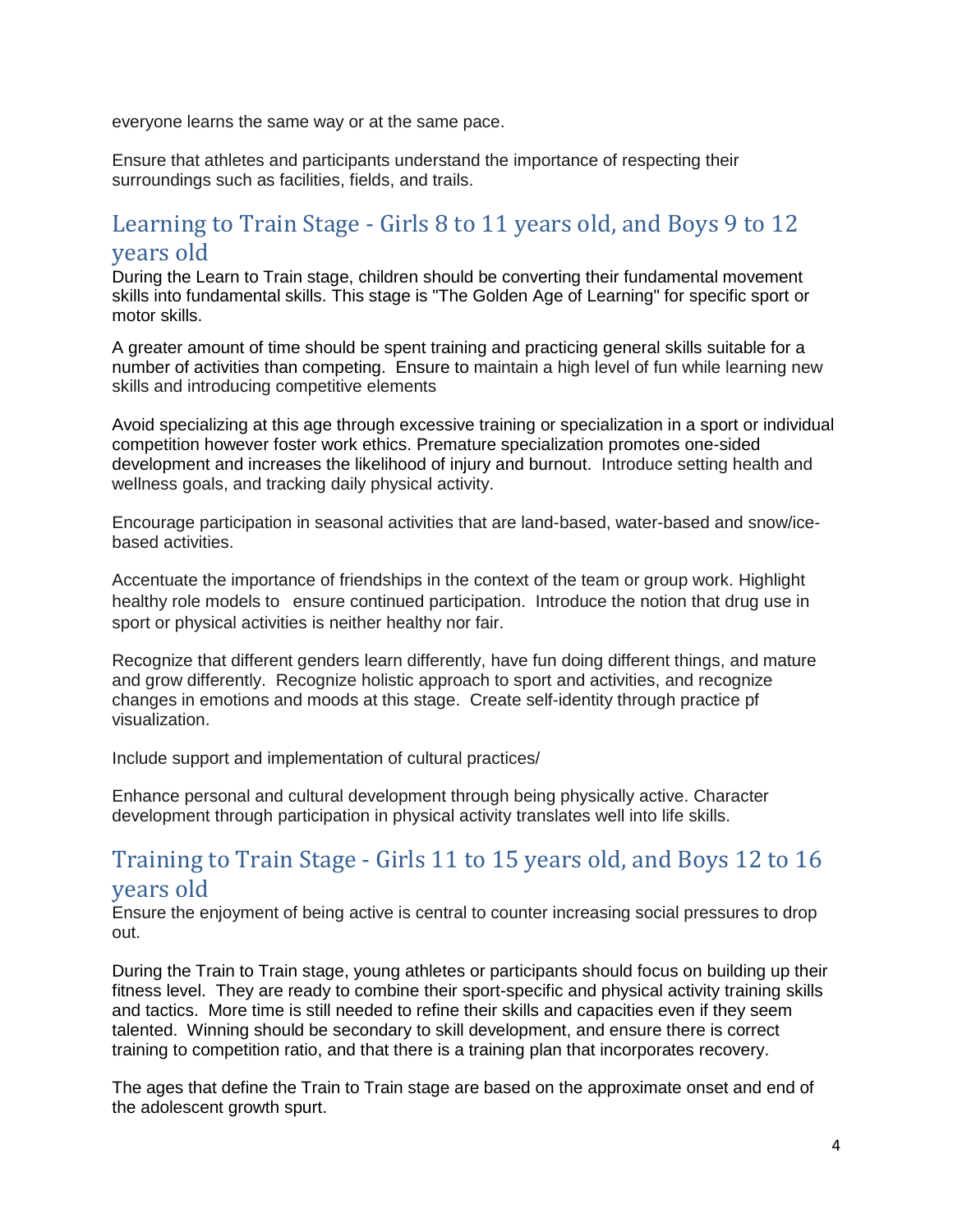Towards the end of this stage, they need to focus on strength and power output. Increased training hours are needed at this stage to develop long-term potential in their chosen physical activity.

Recognize that as athletes and participants master skills, self-confidence will increase. Recognize that sport can sports and physical activity can reduce stress, anxiety and be an important aspect of holistic health.

Provide Indigenous and sports nutritional information.

Empower athletes using positive imagery and foster positive self-esteem. Teach positive body image and educate athletes, participants, parents, and coaches about normal body changes.

Provide current anti-doping and substance abuse information.

# Training to Compete - Girls 16 to 23 years old, and Boys 15 to 21 years old

In the Train to Compete stage, athletes or competitors should choose one pursuit to train and excel in. Competitors will train to solidify their specific skills and all of their physical capacities. These competitors are aiming to compete in national and international events.

Community program participants at this point continue onto the Active Life Stage and skip this stage.

Athletes in sports and high achieving competitors in recreation, fitness, and traditional activities need to commit to high-volume and high-intensity training throughout the year. Train to Compete athletes are not the average community program participant. They are committed athletes with recognized talent who have chosen an elite pathway that few others pursue.

Community program participants at this point continue onto the Active Life Stage and skip this stage.

At the Train to Compete stage of LTAPD model, this is where competition becomes "serious." Competitors enter this stage if they have chosen to specialize in one sport and excel at the highest level of competition possible.

Work with athletes to help them master the emotional and spiritual elements of sport. Provide opportunities that maximize athletes' mental, emotional, and spiritual readiness. Stress the importance of social networks both in and out of competition and the importance of being a positive role model for the Aboriginal community.

Set the stage to remain healthy for life and to incorporate cultural protocols. Give back to your community by setting up a program or a workshop to teach skills.

Recognize the relationship between intrinsic motivation and participation at a higher level of competition.

Instruction in topics such as nutrition, sport psychology, recovery and regeneration, injury prevention, and injury management are also very important.

Formal competition becomes more prominent in annual periodized training, competition and recovery plans, and includes major national and international events.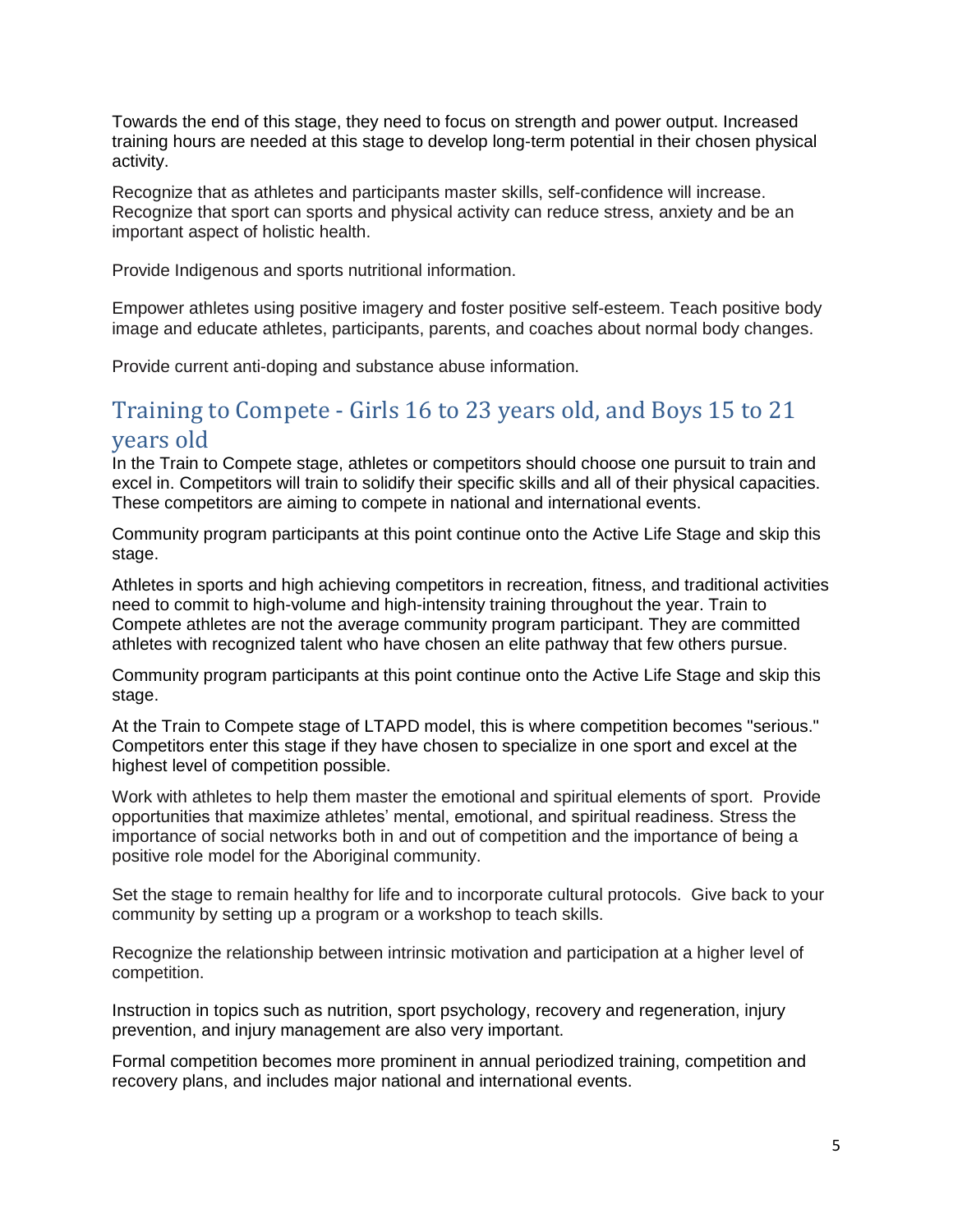Apply rules consistently and advocate for sportspersonship.

Advocate drug-free sport, equity, fair play, safety and non-violence.

#### Deceleration Stage

In the Deceleration, Aboriginal athletes or competitors start to detrain in their major sport and transition to Active Life Stage. These past athletes or competitors may shift to Active Life from competition due to injury, not able to qualify for competition, loss of competitive physical or mental edge, and / or loss of support to be able to compete.

Athletes in sports and high achieving competitors in recreation, fitness, and traditional activities need to be prepared with an exit plan when they are ready or forced to retire. Prior to this stage competitive athletes were accustomed to scheduling a majority of their time to training and competing therefore when competition ends there will be an adjustment for the participant physically, mentally, emotionally, and spiritually.

A retired athlete could start to focus on coaching or officiating the sport or competitive physical activity, or working as a positive role model in the community.

It is valuable to recognize the "deflated" or "has been" emotions once the athlete has retired and is no longer "in the game". It is important for the retired athlete to vocalize the loss and develop new interests to stay Active for Life. This is very important for athletes who were forced in to retirement due to an injury.

# Active for Life

The Active for Life stage of LTAPD model is the final destination for every person. In this stage, athletes and participants enjoy lifelong participation in a variety of competitive and recreational opportunities in sport and physical activity.

This stage can be entered at any age, beginning with developing physical literacy in infancy, and evolves to being Competitive for Life and/or Fit for Life through all phases of adulthood.

Try new sports and activities to keep the joy alive. Move from one sport to another. Participate in sports, recreation, fitness and traditional activities for the enjoyment of it. Continue to create social connections in these areas to enhance your life.

Find the joy that comes from maintaining a healthy active lifestyle and sharing your physical activity with family.

Seek new/additional ways to enhance your active life experiences by leading physical activity programs for your community. Find ways to encourage your community to be active. Find a positive work-life-play balance. Maintain healthy eating habits. Participate for the health and wellness benefits of an active lifestyle.

Active for Life, along with physical literacy and sport excellence, is one of three key outcomes within Canadian Sport for Life (CS4L) in which Canadians remain active in sport and physical activity for life by developing physical literacy.

Under ideal circumstances, athletes and participants enter the Active for Life stage of LTAPD model at one of two times: